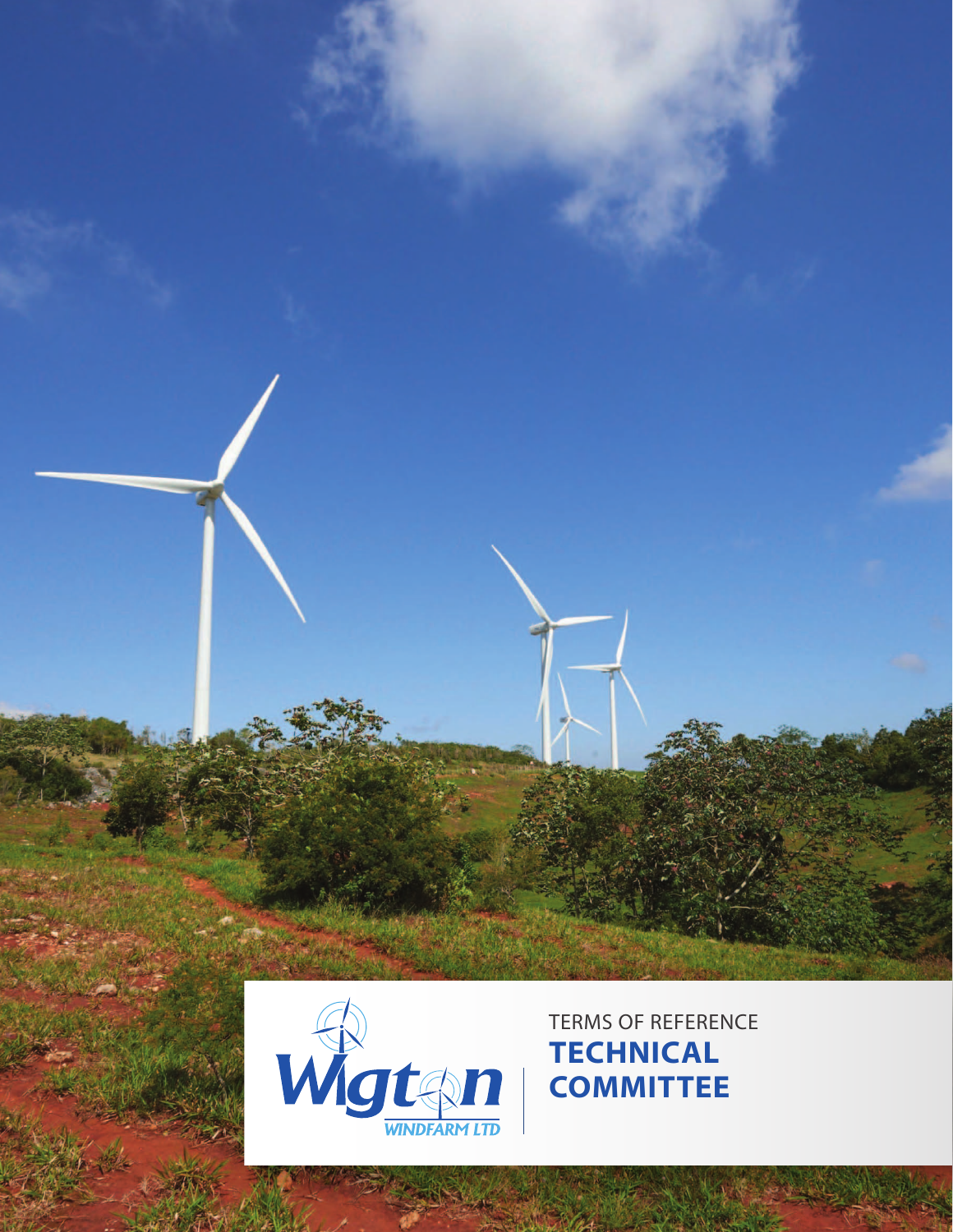

Wigt n

### **1. POLICY STATEMENT**

Wigton Windfarm Limited (WWFL) was established in April 2000 under the Jamaican Companies Act as a subsidiary of the Petroleum Corporation of Jamaica (PCJ), which was then the Government of Jamaica (GOJ) entity with responsibility for energy security. Wigton was mandated to develop and operate wind-powered renewable systems to supply electricity to the national grid. In 2017 the Government of Jamaica (GOJ) took the decision to divest WWFL via an initial public offering (IPO) on the Jamaica Stock Exchange (JSE) and this exercise was successfully completed in May 2019. As a listed company on the main market of the JSE, WWFL has transitioned from a public sector entity to a private sector company governed by the JSE Rules.

The Board of WWFL has established a Technical Committee (hereinafter called the "TC" or "the Committee") as a standing committee of the Board. The skills, knowledge and experience of committee members is to be harnessed to assist the Board of Directors in fulfilling its obligations and responsibilities as it relates to the technical aspects of the Company's operations. Where matters require the Board of Directors to have informed technical knowledge, the Committee will apprise the Board and, where necessary, make recommendations for the Board's approval.

## **2. ROLE AND RESPONSIBILITIES**

The Committee Shall:

- a. Assist the Board in fulfilling its oversight responsibilities on specific technical matters which are beyond the scope or expertise of non-technical Board Members.
- b. Prepare, review, or revise technical material in the interest of the Company's business objectives.
- c. Provide oversight when projects or technical jobs within the Company move to the active development and implementation phases.
- d.Where specific technical skills can be harnessed to advance matters or projects beyond initial hurdles, assist with exploratory project functions such as strategic planning and business development although these areas are not generally within its remit.
- e. Report to the Board of Directors on issues and matters of a technical nature as necessary for the function of the Board's mandate.

-1-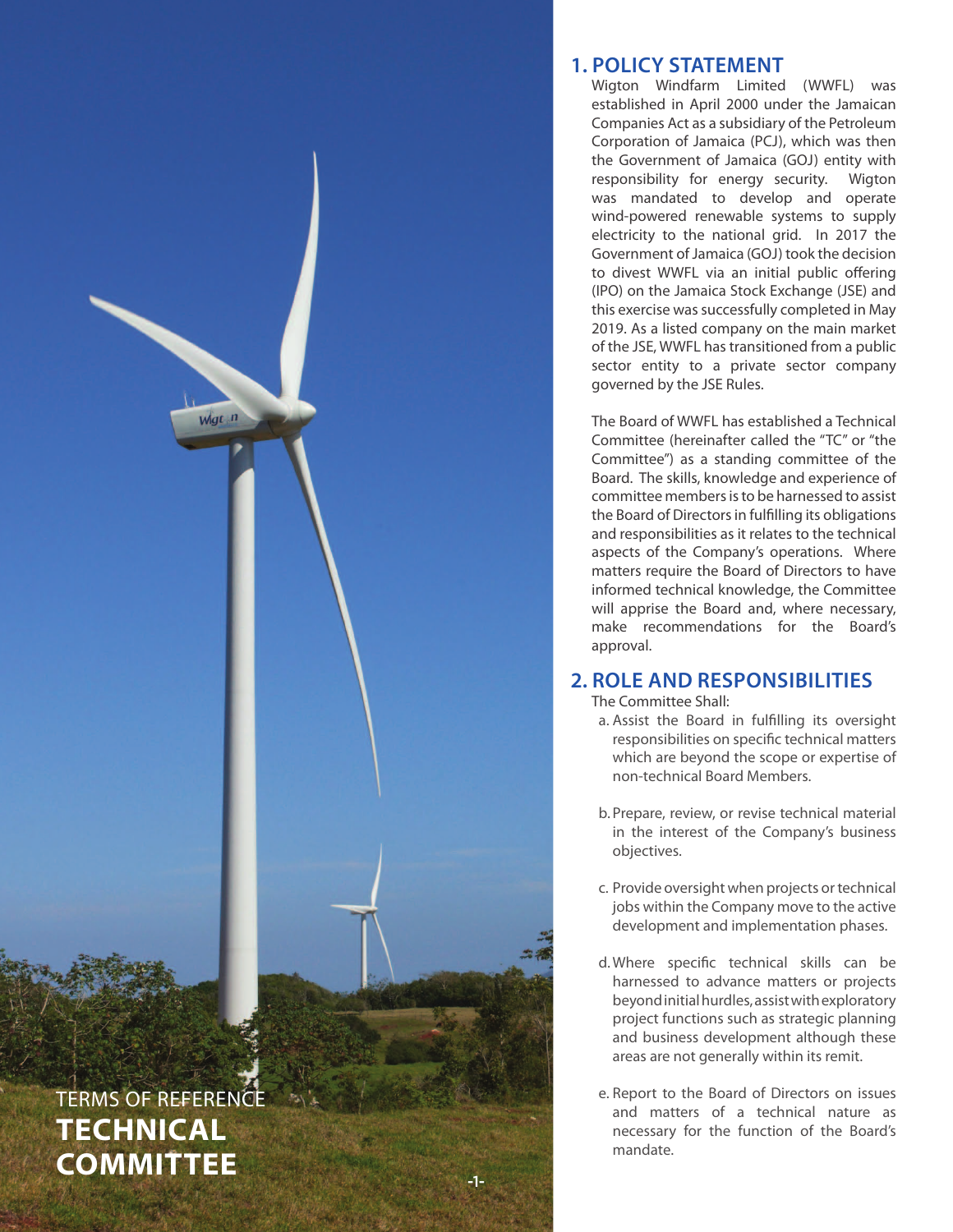## **3. COMPOSITION**

The Committee shall consist of a minimum of two (2) Directors and up to three (3) co-opted members as needed.

### **4. MEETINGS**

- a. The Committee will meet a minimum of two (2) times annually or when required by business matters or other circumstances.
- b. The Chair of the TC or a majority of the members of the Committee may call a special meeting of the TC through the Company Secretary who will ensure that adequate notice is provided.
- c. Meeting agendas and documents will be prepared for each meeting and provided within a minimum of three (3) working days in advance to the Committee members along with appropriate briefing materials.
- d. Senior Management or other persons, whose advice and counsel are sought by the TC or who can provide information to assist the Committee in carrying out its functions, may be invited to meetings of the Committee to provide such pertinent information as the TC requests.
- e. All committee members are expected to attend and participate at each meeting in person or via teleconference or video conference electronically.
- f. The Committee has the power to require any member of staff of the Company to attend meetings as required. Such staff attendance should be scheduled through the Managing Director.

## **5. AUTHORITY**

The Committee has the authority to request access to company records, correspondence, technical documents or any information it considers to be necessary or advisable in order to perform its duties and responsibilities.

### **6. REPORTING RESPONSIBILITIES**

The Committee Reports regularly to the Board:

- a. Following meetings of the Committee.
- b. With respect to other matters as are relevant to the Committee's discharge of its responsibilities.
- c. With respect to such recommendations as the Committee may deem appropriate.

Reports to the Board shall be written by the Chairman or any other member designated by the Committee to make such a report.

### **7. QUORUM**

A quorum shall consist of a majority of the Committee's members and should include at least one (1) independent non-executive director. The TC Chairman shall have a casting vote as required.

# **8. COMMITTEE SECRETARY AND MINUTES**

The Secretary for the Committee shall be the Company Secretary who may assign an in-house staff-member to take the Minutes of the meetings.

The Committee Secretary is required to:

- a. Circulate the notices and minutes of the Committee meetings
- b.Distribute to Committee members, three (3) working days prior to the meetings of the Committee, all agendas and documents of meetings, reports and/or related documents which are prepared for consideration by the Committee
- c. Keep detailed records of the Committee's meetings
- d. Perform such other duties as may be assigned by the Committee.

The Committee shall keep detailed records of its meetings and such records shall be made available to the Board as required.

#### **9. REMUNERATION**

The Company shall make provision for remuneration of Committee Members in line with the Board's compensation policy.

### **10. PERFORMANCE EVALUATION**

An annual evaluation of the performance of the Committee and individual members will be done taking into consideration the Committee's goals and objectives established at the beginning of the fiscal year. In conducting this review, the Committee will:

- a. Address all matters that it considers relevant to its performance, including at least the following:
	- i. The adequacy, appropriateness and quality of its information and recommendations to the Board
	- ii. The manner in which matters were discussed or debated
	- iii. Whether the number and length of meetings are adequate for the Committee to complete its work in a thorough and thoughtful manner
	- iv. Understanding of the business, its objectives and services
- b. Evaluate whether these terms of reference appropriately address the matters within its scope.

## **11. DECLARATION OF INTEREST**

Where any Committee Member has an interest in any matter, transaction or arrangement being discussed or determined by the Committee, the Committee Member so affected shall declare his/her interest to the Committee and the details of the interest are to be recorded by the Committee Secretary.